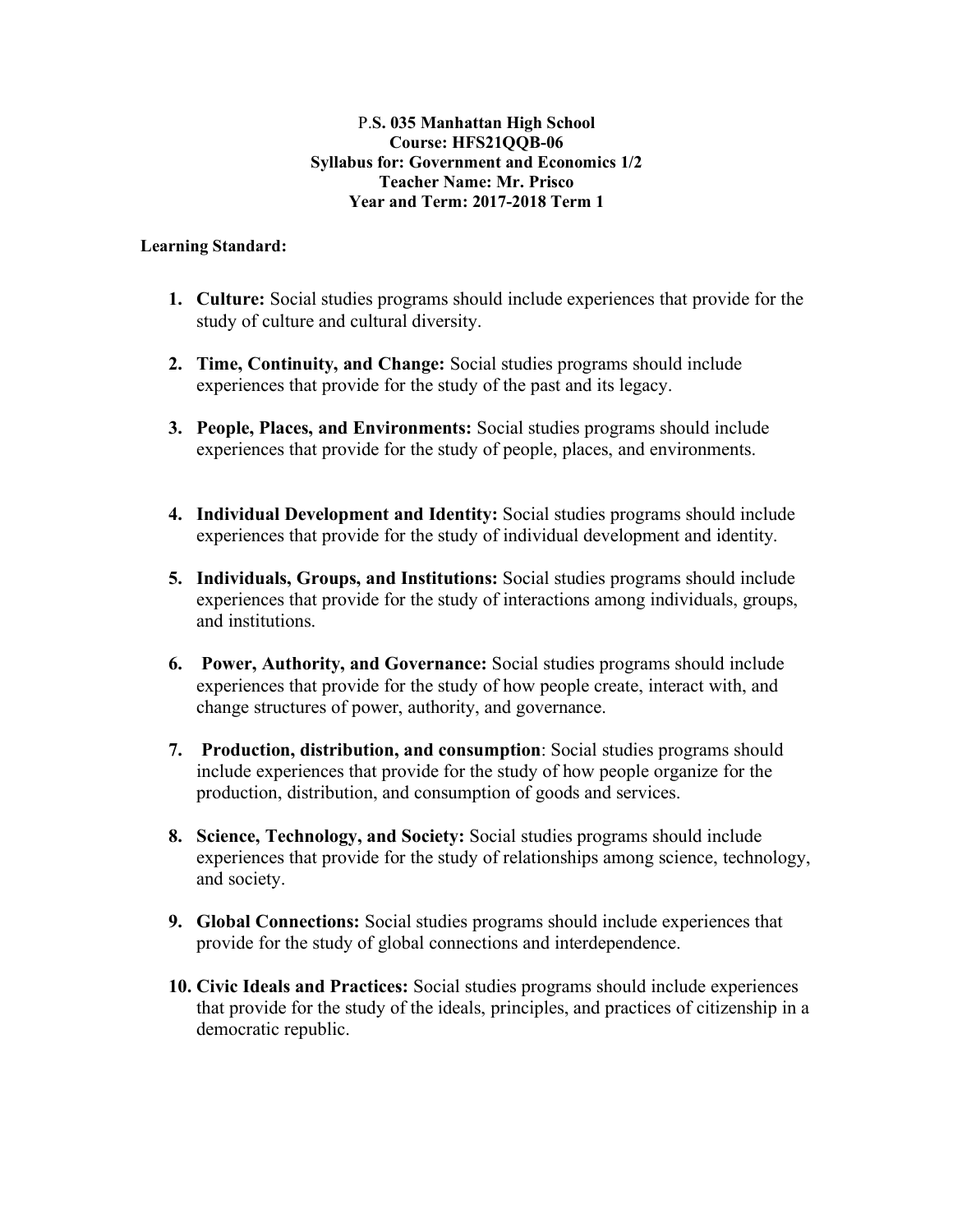## **Course Description**

The study of history, geography, economics, government and civics is the study of humanity, of people and events that have individually and collectively shaped our nation and the world. A strong and effective social studies program helps students make sense of the world in which they live, allows them to make connections between major ideas and their own lives, and it helps them see themselves as active members of a global community. While knowledge of content is very important, it is equally important to engage our students in historical thinking. Students engaged and challenged to think like historians, raise questions, think critically, consider many perspectives and gather evidence in support of their interpretations as they draw upon chronological thinking, historical comprehension, historical analysis and interpretation, historical research, and decision-making. These are the skills that will serve them well as participating citizens of a democracy*. – The New York City Department of Education Grades 9-12 Social Studies Scope & Sequence.* 

Welcome to Participation in Government (also known as P.I.G.). Why do you have to take such a course like this in school? We refer to our political and governmental system as a democracy. In such a system it is the responsibility of the people -- citizens like you- - to become informed and participate in decision-making. In our democratic society every person holds an office, the office of citizen. It is an office, which, like any vocation, requires careful preparation and the acquisition of certain skills. A major goal of this course, then, is to expand the skills, which young citizens need to become effective participants in the public life of this country. This course will help you become an active and involved citizen who will have hands-on experience on all levels of government. This course will encourage you to make connections between the structure of governmental process and the role of the citizen in influencing this process.

# **Calendar Unit Map:**

- 1. Media Literacy and Fake News
- 2. Philosophical Foundations of Modern Government
- 3. Presidential Elections: Then and Now
- 4. Special Interest Groups in American Politics
- 5. Personal Finance
- 6. Individuals and Businesses in the Market
- 7. American Capitalism and the Global Economy

### **Course Materials**

Students are recommended to have a binder to put their class notes and handouts in. If a binder is not available I will provide folders for students. Students should be taking their notes home each day to review notes for upcoming quizzes or test

# **Grading Policy**

To successfully complete this course these are the things that students will need to accomplish. All work and assignments are an important part of learning in our class and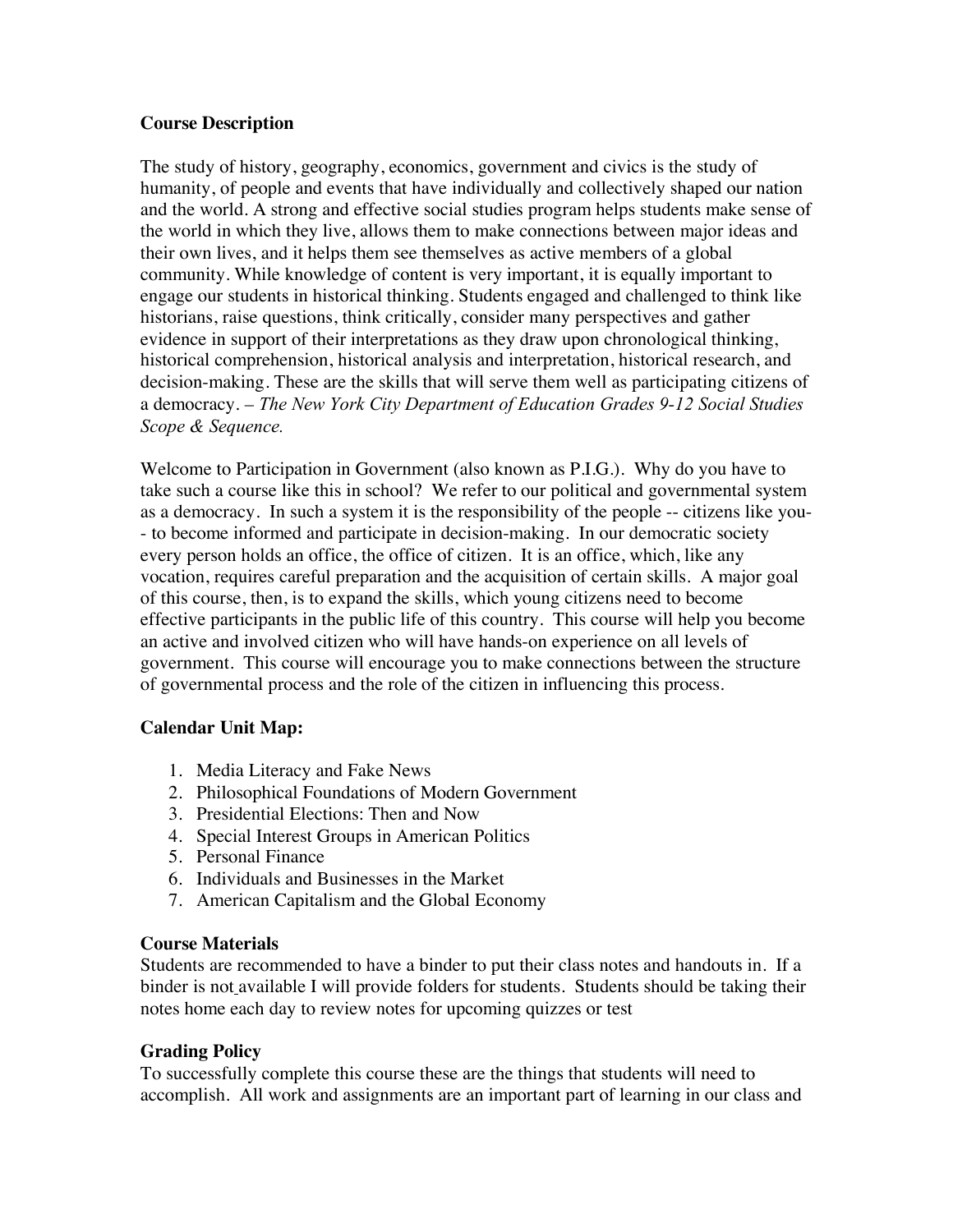are required to be handed in on time. Late or missing assignments will negatively affect grades. The following is how STUDENTS will be able to determine their grade:

### **Class Participation 15%**

In order to maximize learning opportunities in the classroom, students will be evaluated on a number of different in-class factors including: class participation, interaction with peers, completion of in-class assignments, and collaborative efforts during group activities. Respectful and positive behavior will also be apart of the final class participation grade. In order to maximize learning opportunities in the classroom, students will be graded on in-class assignments, and collaborative efforts during group activities.

**Assessments-25%** Assessments will be in forms of projects, test or research assignments will be assigned on topics that we cover in class throughout the course

### **Research Paper/PBA-** 45%

2017-2018 PARTICIPATION IN GOVERNMENT RESEARCH PAPER Throughout the semester, you will be working on a research paper. It is important that you adhere to deadlines and due dates.

## **Homework- 25%**

Homework is an extension of classroom instruction and its completion is necessary in order to achieve success. Homework will be collected and graded on a consistent basis. Late homework can be handed in; however, it will receive a reduced grade.

*\*Students who are newly admitted to a course and would otherwise fail the course due to being unable to demonstrate a mastery of the subject matter in the time since arrival student will receive a grade of NL. Students shall make up the work by the following term so they can receive a numerical grade. All students must complete a packet that consists of at least half of the homework and reading assignments on topics that were covered in class. Students will than take a make up at least one missing project assignment* 

# **Other Expectations:**

**Respect** is a top priority in this classroom. We must be accepting of beliefs and ideas that are both similar and different to ours, and celebrate the diversity that exists in our classroom on a daily basis. We must also not mistreat the property and belongings of others.

**Absenteeism**-You are responsible for completing any and all work assigned while you are absent (including tests).

1. Arrive to class on time! When you are absent it is your responsibility to make up what you missed.

2. Do not leave the classroom without permission. For your safety it is important that